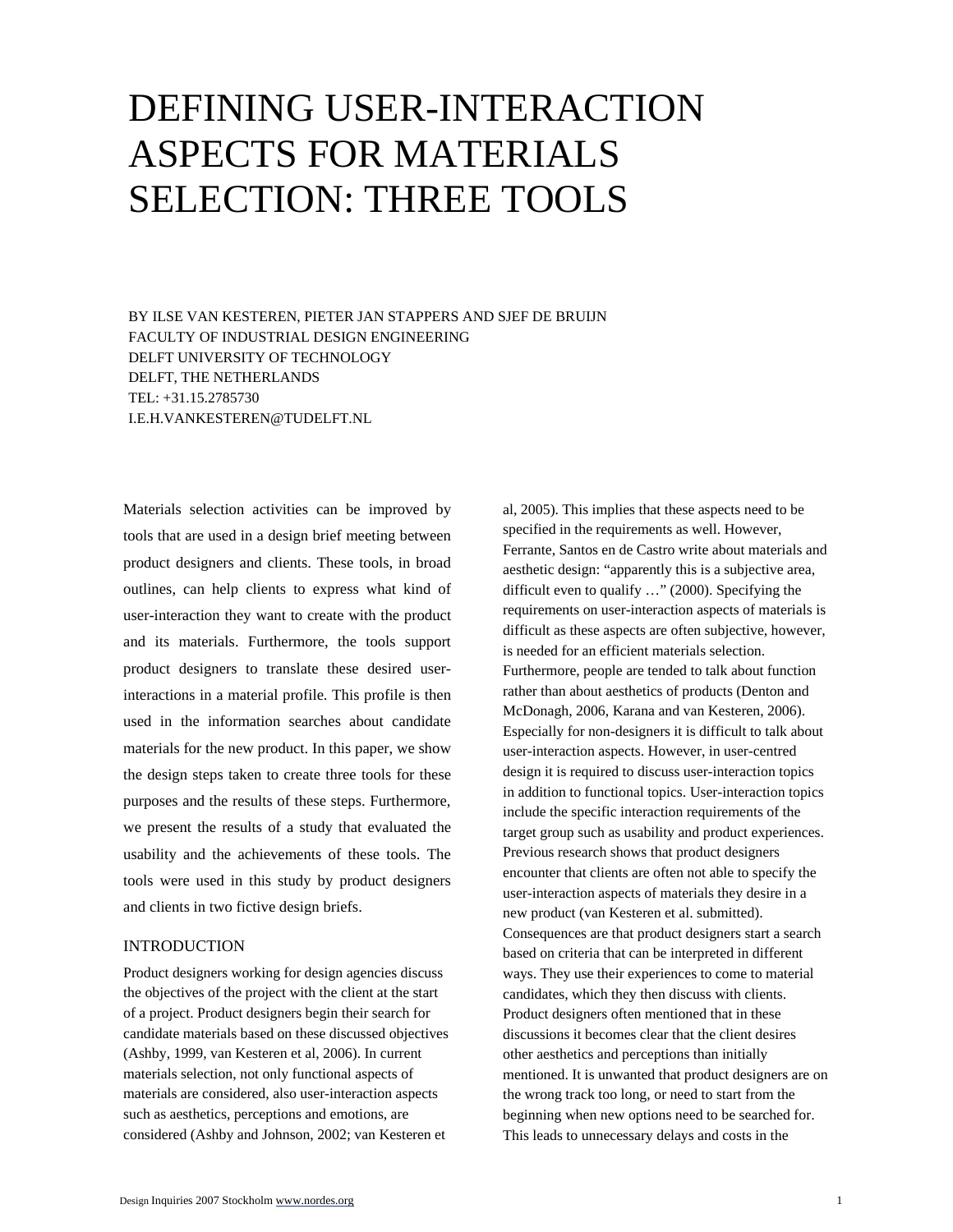materials selection process and thus in the total design project. Our aim is to find ways to diminish these unnecessary delays.

This paper presents and evaluates three materials selection tools for defining user-interaction aspects. Product designers can use the tools together with clients during the formulation of materials requirements. They support this activity by assisting the client to talk about user-interaction. From this, product designers can define the desired material features and start their materials searches based on these features. The tools are highly interactive and use product examples, material samples and directing questions to create a consensus between client and product designer about the desired user-interaction aspects of materials.

## DEFINITIONS OF USED WORDS

*User-interaction aspects of materials.* Aspects of materials that influence the use and experiences of a product. For example, shininess can influence how well you can read from a display (use aspects) and colours are a very strong aspect to influence product experiences.

*Material features.* An aspect of a material that contribute to a product's functionality, usability or experiences. Examples from Ashby and Johnson (2002) are: Slippery, Strong, Heavy, Elastic, FDA approval, corrosion resistant. Features are relative to others and do not necessary include numbers.

*Sensorial attributes.* Characteristics of materials that can be sensed by one of the five senses. Examples of these properties are hardness, thermal conductivity, colour, optical quality, texture, pitch and odour. *Material properties.* Properties that describe the technical profile of a material. It includes the physical, mechanical, thermal, electrical and optical properties. A characteristic of an attribute is that it can be measured and represented by a number (Ashby, 1999).

# GENERAL OUTLINE OF THE TOOLS

Product designers experience the least changes in their materials selection process when they have discussed the requirements with the client in the beginning of a project. Clients are able to give their requirements on technical aspects; however, in a previous study we found that they are not always able to specify themselves about user-interaction aspects. In the desired situation product designers are able to discuss user-interaction aspects in the beginning of a project with a client.

The idea is to offer product designers tools that aims at

reducing a change in project objectives and helps to formulate clear and complete material requirements. The tools can generally do so by supporting three steps, namely 1) definition step, 2) translation step, 3) search step.

In the *definition step* the client and the product designer define the requirements for a material search based on a mutual understanding about the interaction requirements of the target group. The method helps the client to talk in terms of user- interaction aspects of materials, e.g. by a set of questions offered by the method. In addition, it helps to decide what the decisive user-interaction aspects the product designer needs to focus on in his materials searches are. This part of the method is used during the design brief meetings. After these meetings, the product designer evaluates the proposed aspects. The aspects offer clues for the scope of user-interaction aspects of materials that create the desired product experiences and use: they represent the required materials features in terms of user-interaction aspects, e.g. sensorial attributes. This step results in a set of materials features on userinteraction aspects.

The *translation step* is performed by the product designers. They translate the user-interaction features into technical materials properties with the help of a checklist or properties sheet<sup>1</sup> that is offered by the method. The product designer then combines the materials features on user-interaction with the functional and other aspects (e.g. costs, manufacturing, environmental issues) needed in the project. The translation step results in the materials requirements for the project.

The final step is the *search step*. The product designer utilizes the user-interaction features together with the list of properties to find and compare material candidates and to choose materials*.* He contacts experts, manufacturers and materials suppliers in this step. The reason for using the user-interaction features in combination with the material properties is first to enable materials experts to give a specialized advise, which they can because they are able to provide information on material properties. The second reason is to provoke information providers to give background information on their recommendations based on the user-interaction features. This makes that product designers can revaluate recommendations when they

-

<sup>1</sup> The properties sheet is currently in development and gives the mechanical, optical, thermal and electrical properties that are connected with sensorial materials properties. For example, the sensorial attribute glossiness or scattering is connected with the materials properties: reflection coefficient, surface roughness, orientation of pigments and the index of refraction.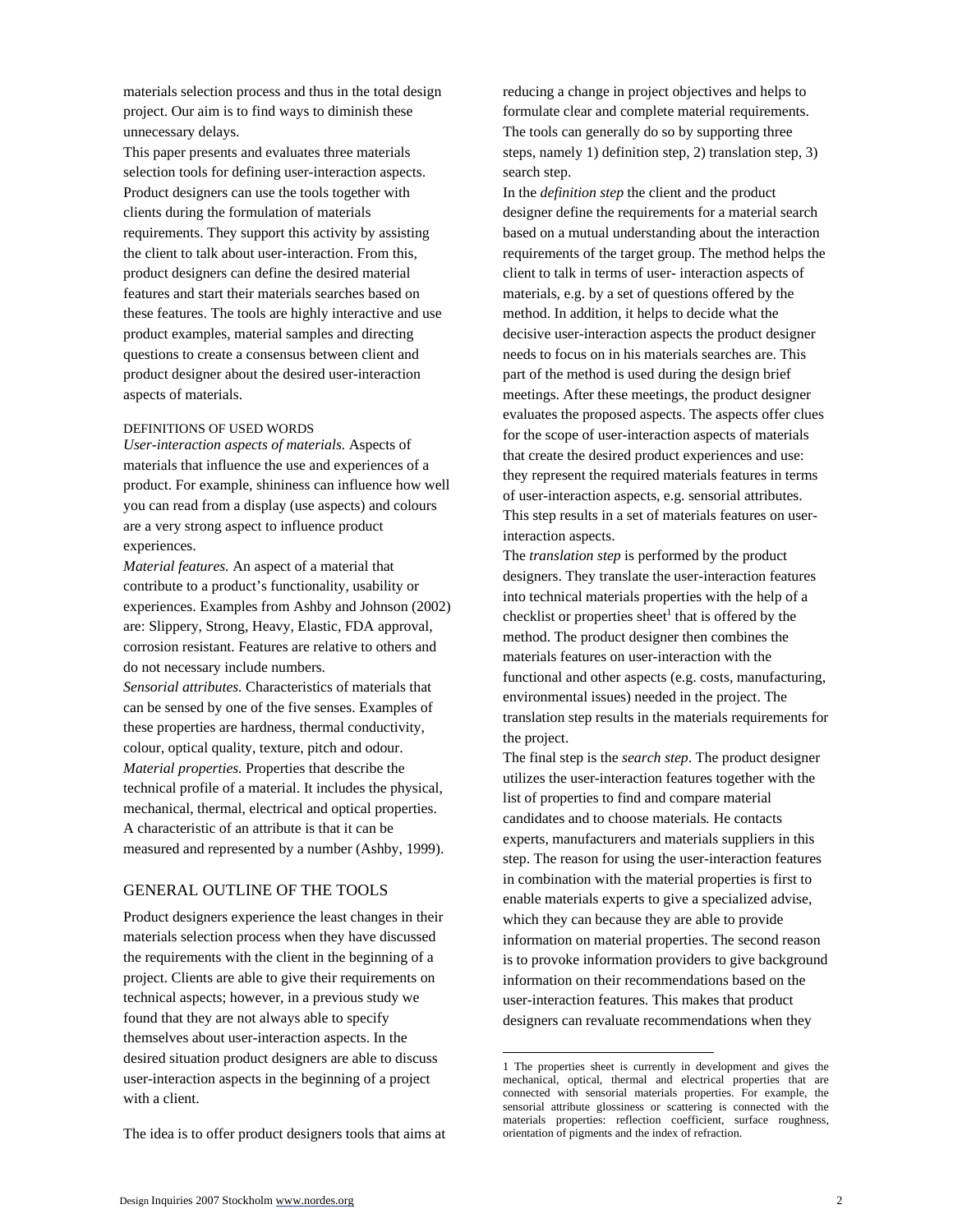encounter changes in project objectives. This step results, via several iterations, in selected materials.

# EXPECTED BENEFITS

The expected benefits of the UCMS method are summed below.

- The method helps clients to talk about userinteraction aspects so they can be more involved in the formulation of material requirements about these aspects then they are now.
- The defining step of the method results in consensus between client and product designer about user-interaction aspects in early stages in the materials selection. The product designer knows which features to focus on in his materials searches. This will result in less major changes later in the project.
- Criteria about user-interaction aspects are formulated as desired material properties. This means that they can be combined with physical aspects. Information providers can than recommend materials to create a user-interaction based on their properties.
- The methods do not direct to materials, but to material features and attributes that form a material profile. With this it is possible to search available materials. An advantage is that new materials have a chance of being considered in addition to conventional materials. When a method directs to materials directly this is less possible.

# THREE PROPOSED TOOLS

In this section, we present three concepts for the definition step in the method. The aim of the definition step is to assist product designers and clients in defining how materials can create a desired userinteraction in the design brief. The results of this step are material features on user-interaction aspects that can be used in the translation step. Idea A and B concentrates on the experiences aspects of products and idea C on sensorial attributes of experiences and use.

## A. 'PICTURES' TOOL

## *Idea*

Example products are strong means to communicate about experiences. When a product designer wants to create certain experiences, he can use existing products and the materials these products are made of as examples. Together with a client he can select those aspects of the example products of which they think create the desired experiences. The idea is to offer product designers a set of images that can be used for

this purpose.

Pascalle Govers developed a product personality scale (2004). Product personality in this scale refers to the character of a product. This scale consists of 20 product personality terms that are visualized with pictures (table 1). These pictures show situations and objects, not necessarily products. For the 'Pictures' tool a similar set of images was made, but than of existing products. The material features of these products form a bridge between the desired experiences via the personality and the materials characteristics for the new product. We expect that especially clients can better point out what they want in example products than they can talk in terms of material features directly.

Table 1 Twenty terms of product personality as defined by Govers (2004)

| <b>Product personality terms</b> |               |           |                |  |  |
|----------------------------------|---------------|-----------|----------------|--|--|
| Cheerful                         | Cute          | Obtrusive | Boring         |  |  |
| Open                             | Idiosyncratic | Dominant  | Aloof          |  |  |
| Relaxed                          | Provocative   | Untidy    | <b>Serious</b> |  |  |
| Pretty                           | Interesting   | Childish  | Honest         |  |  |
| Easy-going                       | Lively        | Silly     | Modest         |  |  |

#### *Development*

To create uniformity in product examples a product category was chosen, namely consumer electronics, in which most products can be characterized. Numerous pictures of products were selected from different internet stores. These pictures were categorized into the 20 personality terms in two steps. In the first step, we defined five main groups in which we categorized the products. These groups were: calm, pleasant, happy, expressive and provocative. In the second step the products were categorized per personality term. For every term three products were selected. The categorization of the products was then evaluated by 5 design students<sup>2</sup>.

#### *Evaluation*

-

Design students were asked to group the selected products in the personality categories. They first categorized one of the groups themselves and then discussed the categorization with the other students. Their second assignment was to translate the product characteristics into material features.

Based on the evaluation we decided to omit two terms and combine two terms for the following reasons. The term 'pretty' appeared to be more subjective than the other terms. It is more related to the product itself than the materials. The same holds for the term 'idiosyncratic'. We omitted both terms in the final set.

The terms 'serious' and 'boring' appeared to have the

<sup>&</sup>lt;sup>2</sup> Students of the Master program in Industrial Design Engineering at the Delft University of Technology in The Netherlands.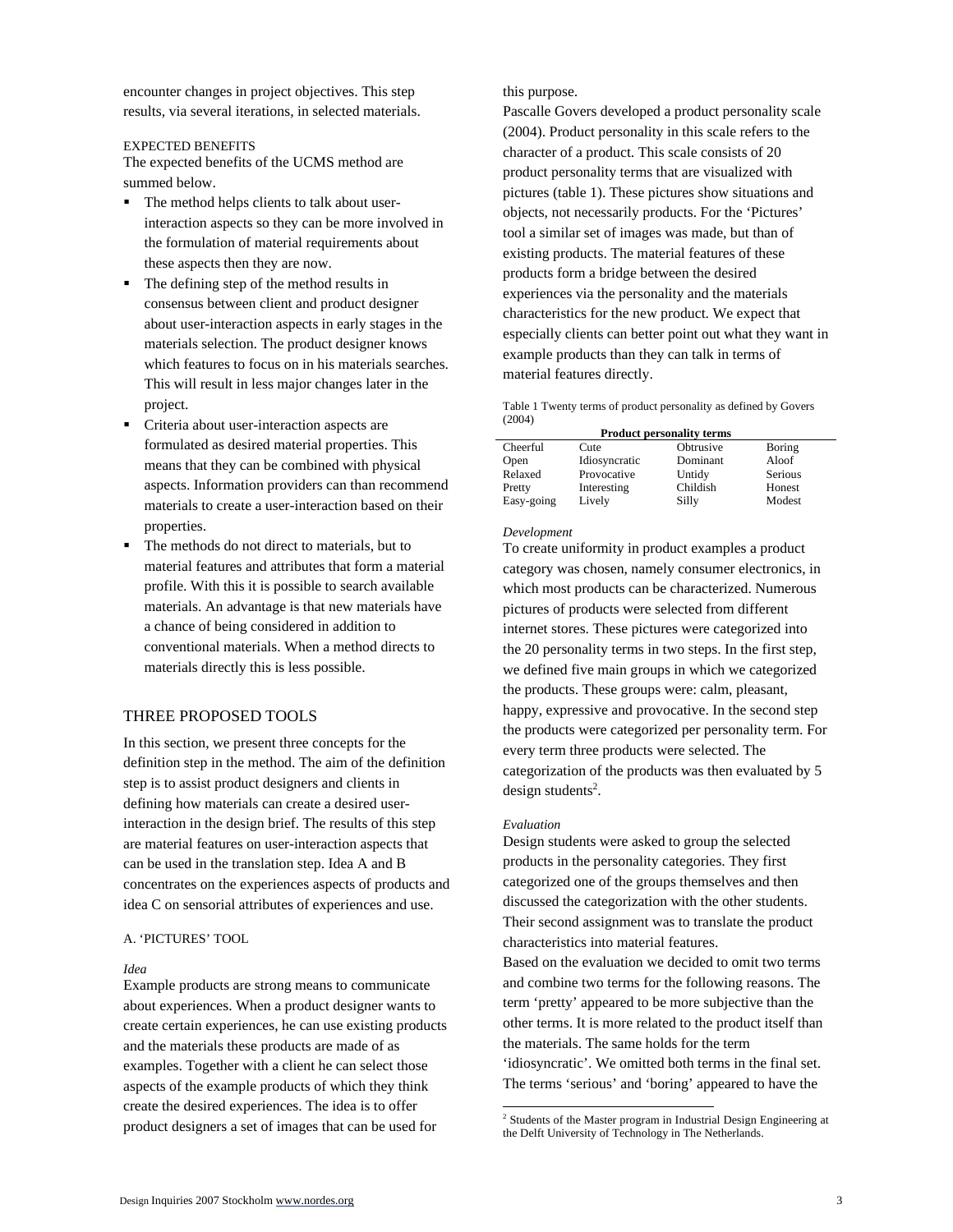same products that were associated with these terms. Especially the materials aspects of these products were similar. We decided to replace these two terms with the term 'business like'. Also the terms 'provocative' and 'lively' were combined into one term, namely 'lively'. To finalize the tool two aspects were added; 1) details of the materials the products were made of and 2) a list of materials features that were corresponding in the product examples belonging to a term. Furthermore, the appearance of the tool was determined, namely a set of cards with on the front side product examples and on the backside the details and material features (figure 1).



Figure 1 One of the 16 cards belonging to the 'Pictures' tool

#### *Instruction for use*

The tool consists of a set of 16 cards that all represent a different personality, e.g. lively, dominant or childish. The front side of the card helps to visualize the personality (figure 1). The backside of the card helps to translate the product characteristics into material features. It shows details of the products and the material features of these products in some keywords. While defining a design brief, clients can show which aspects of the products are representative for their desired product personality and which are not. In the following phase, product designers can discuss the material features that are related to the selected personalities. Questions that the product designer can ask the client are for example: "These products are semi-transparent, is that what you had in mind too?" The product designer can start the translation step based on these features.

# B. 'SAMPLES' TOOL

## *Idea*

Materials samples are widely used in materials searches. They are used as communication tool and to compare and test materials candidates. For example, materials samples from suppliers show different colours or different transparencies of their material portfolios. The idea is to use samples in the defining phase of materials selection, thus to formulate materials requirements. The existing sample sets from suppliers are too detailed to use for this purpose: they only vary on some material features. A set of samples that

represents a wide range of materials features is expected to support the defining phase. These samples can help to discuss which materials best fit the desired experiences and use. Especially tactile aspects can be discussed with physical samples.

#### *Development*

The tool will offer a wide range of material features in a set of materials samples. The number of samples is limited to the practical issues of storage, bringing it to client meetings and using it in a discussion. We aimed at selecting a maximum of 15 samples that contain a combination of sensorial attributes. Together in the set, all different varieties of sensorial attributes are present. Other considerations of developing the set were using colour and shape. To create uniformity we decided to eliminate colour except for the natural materials colour and use similar shaped samples.

Two sets of samples were made that were evaluated by a group of design students. Both sets were developed in a different way. For set 1 a matrix was made with sensorial attributes of materials and the variations in these aspects. For example, the sensorial attribute 'transparency' knows the variations: transparent, semitransparent and opaque and the sensorial attribute 'gloss' knows the variations: high gloss, gloss and matte. For each variation a material sample was selected from different material databases (www.materialexplorer.com, private collection, collection of the faculty of Industrial Design Engineering). The samples selected in this step represented one variation of a sensorial attribute. The next step was to reduce the number of samples. For every selected sample all sensorial attributes were noted. It was then possible to select the samples that together represented all variations in sensorial attributes. Set 1 was then evaluated. For set 2, samples were selected to represent certain experiences. For this, a selected group of product personality aspects of Goverts (2004) were used (table 1). The aspects were selected based on being positive experiences. The samples were selected from different materials databases. For every personality term two or more samples were selected. The sensorial attributes of every sample were noted so that the product designer can use these to find materials with the same sensorial attributes as the discussed samples. Set 2 was then evaluated.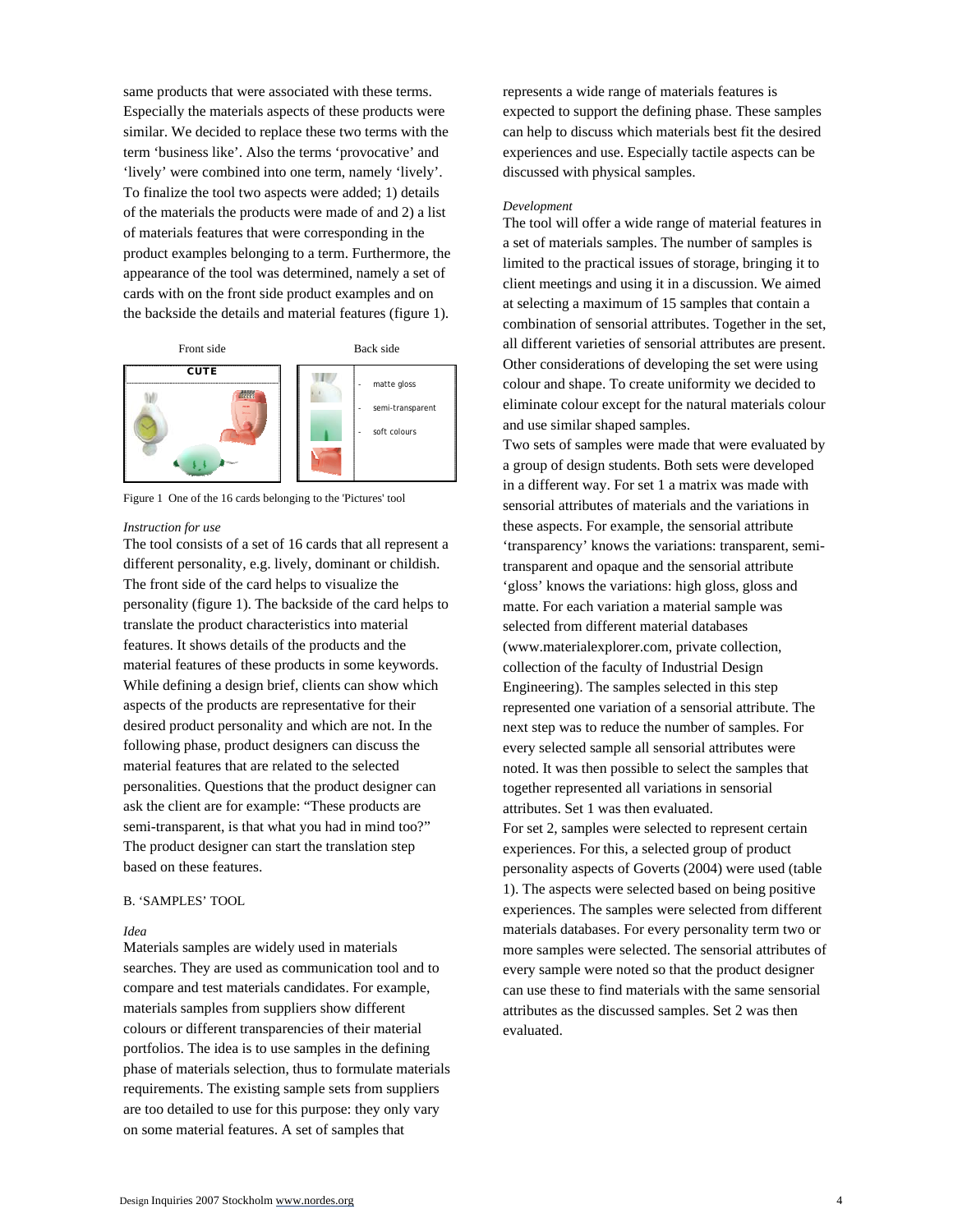## *Evaluation*

A group of students<sup>3</sup> evaluated the two materials sets. The aim was to find out whether the samples were grouped logically and whether set 1 or set 2 was more attractive to use. For every sample of set 1 the students were asked to describe the sensorial attributes of the sample. Thereafter, they placed the samples in the same matrix that was used to create set 1 and discuss why they placed the samples as they did. Finally they selected a set of samples that represented the different variations of sensorial attributes. For set 2 the students were first asked to name one or more materials per used personality term. Thereafter, they used the set of samples to categorize them in the personality terms. The last task was to select the sample that represented the personality term best.

Both sets were used by the students to design a lamp with a 'cute' personality. This was done to evaluate which set was most attractive to use. They found the set based on personality terms more inspiring to use. They could use both the personality as the sensorial attributes in this set. The students commented that the samples of the personality set were more clear about how to use them, namely in the analysis phase and not as a final selection of these materials for the product. We therefore decided to use this set as final concept for the material sample set tool.

### *Instruction for use*

The 'Samples' tool consists of eleven material samples that are selected to represent a different personality (figure 3). Together with the samples a card is provided. The product designer can find the following aspects on this card: 1) the personality terms and definitions, 2) a picture of the sample that was selected for that personality, 3) sensorial attributes of the sample.

The samples are used during a design brief meeting. The product designer and client can select a combination of samples that represent a desired personality. The product designer can then start the translation step based on the sensorial attributes of the samples.



Figure 2 Two of the eleven materials samples from the 'Samples' tool.

## C. 'QUESTIONS' TOOL

## *Idea*

Materials, together with the shape, form the interface of a product. Through this interface, a person can experience the product's personality and use the functionality of the product (Fenech and Borg, 2006). A person's senses form his interface. Through these he can achieve and evaluate his goals and experiences a product. Senses and materials interact with each other when a person interacts with a product. The idea is to translate desired experiences via the senses into sensorial attributes of materials with the help of a questions list.

#### *Development*

The aim of the tool is to discuss the sensorial interaction with the product. It will do so by offering topics that refer to aspects of the interaction. The selection of these topics and the formulation of the questions in these topics were performed in the following way.

First topics of the interaction were defined and discussed with two experts<sup>4</sup>. The topics were product experiences, being the emotional, associative en perception responses to the product; the functional use and the distinctiveness of a product compared to other products. A set of questions was made for each topic. Second, a structure was developed to organize the questions. This structure should be easy to remember and follow a natural way of having a conversation rather than providing product designers with a questionnaire for the client. A familiar way of organizing for example product requirements is via a process tree or life cycle analysis (Roozenburg and Eekels, 1995). In a process tree all phases of a product life cycle come forward, from designing to disposal. It forces product designers to consider the consequences of their design for every phase. One of the phases is the 'use' phase. We base the organization of the questions on this phase. We created six sub phases which are presented in table 2. In sub phases 'first contact' and 'try out phase' the topic of distinction comes forward. The functional use topic is placed in the 'usage' sub phase. In the rest of the phases product experiences topics are discussed.

After selecting the topics, questions and structure, everything was combined and formatted on an A4 paper. This preliminary design of the tool was discussed with experts again and fine-tuned in several steps. The discussed design was then used by four

-

l

<sup>&</sup>lt;sup>3</sup> Students of the Master program in Industrial Design Engineering at the Delft University of Technology in The Netherlands.

<sup>4</sup> Geke Ludden, PhD candidate in Surprise in Product Design, Marieke Sonneveld, PhD candidate in Tactile Experiences.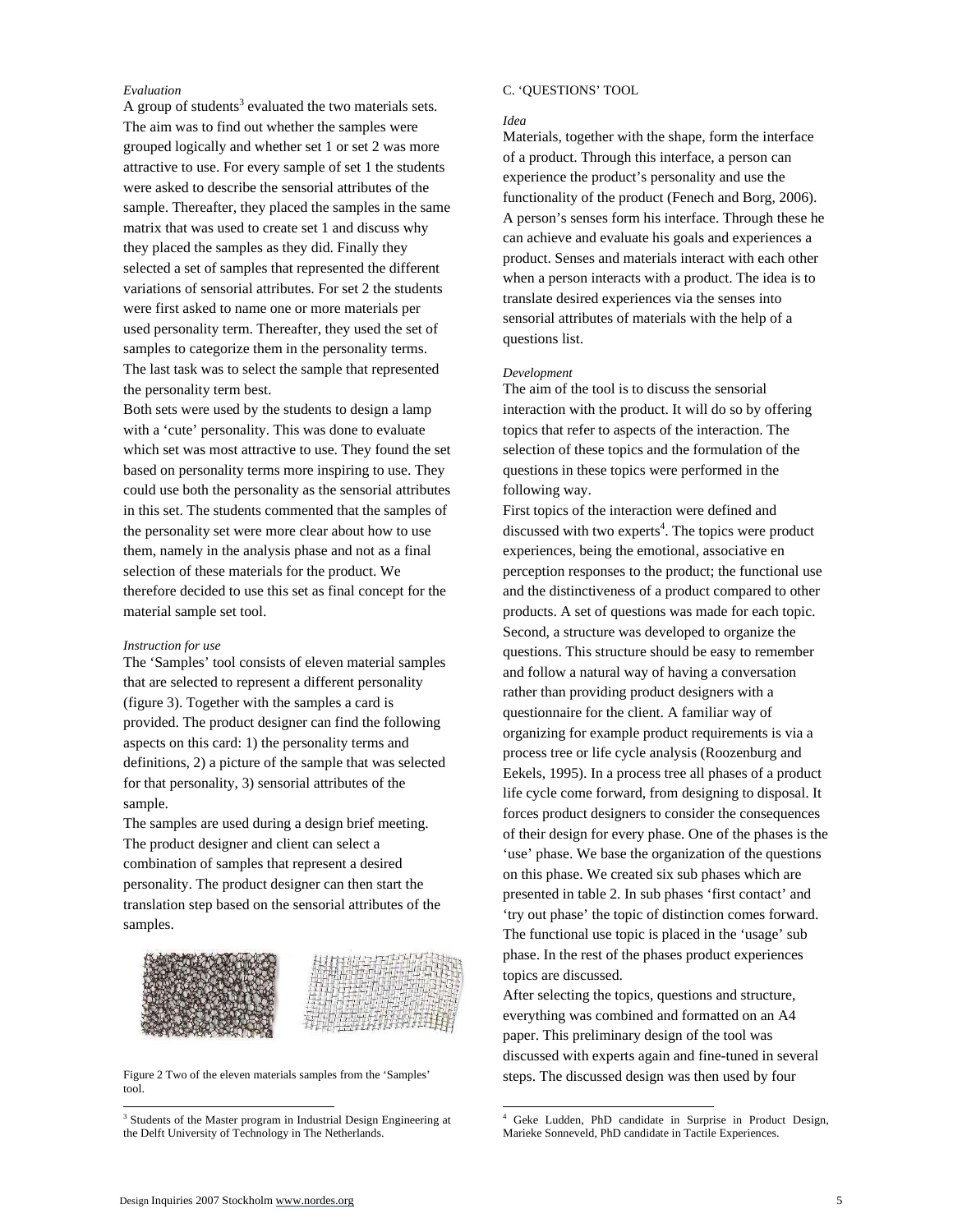design students<sup>5</sup> to evaluate the tool's usability.

## *Evaluation*

The tool was used in a workshop with students that were in the middle of their design assignment. At this point they had formulated an idea to add product experiences to a regular leek by a product. The next step was to materialize this product. To start this materialization they were offered to use the tool. After a short explanation the students' ideas were discussed one by one. One student acted as a 'client' (the idea owner) and the other students used to tool to specify the user-interaction aspects and the related materials characteristics of the product. The researcher acted as a designer too and added questions to the conversations. The students evaluated the tool as very helpful to organize thoughts and not to forget anything. The tool forced them to think about the sensorial attributes and provided arguments for their choices. It provided a new angle of looking at things. However, the students needed training to use the tool. The questions and phases were not intuitive and the researcher helped them a lot in the first discussions. The students suggest providing more examples in the instruction of the tool. Another drawback was that the questions did not direct to the sensorial attributes that are needed to start a search: conversations stayed on a product experiences, functional use or distinctiveness level. By changing the order of the questions and use another word for sensorial<sup>6</sup> we expect that this problem is diminished.

## *Instruction for use*

The tool consists of a list of questions (table 2) and a checklist of sensorial attributes (table 3). The list of questions is organized according to 'the process tree of use'. The product designer and the client project their minds in the interaction that the user has with a product in a specific phase. The tool works best when the questions are changed a bit to fit the specific design problem. Of course, it is possible to add questions. The discussion should always end with the question: "Which sensory aspects play a role in this?" The answers on this question, provides the understanding about the sensorial aspects of a product. The sensorial attributes are noted on the checklist. The checklist can be filled in during the discussion and can be used to summarize the desired sensorial attributes that form the basis for the translation step.

*Table 2 Questions in the 'Questions' tool* 

| <b>Phase</b>           | <b>Questions</b>                                                                                                                                                                                                                                                     |  |  |
|------------------------|----------------------------------------------------------------------------------------------------------------------------------------------------------------------------------------------------------------------------------------------------------------------|--|--|
| <b>First contact</b>   |                                                                                                                                                                                                                                                                      |  |  |
| <b>Distinctiveness</b> | How will the product attract attention?<br>How does the product differentiate itself?<br>Compared to existing similar products, not similar<br>products, and the environment?<br>$\rightarrow$ Which sensory aspects play a role in this?                            |  |  |
| Try out                |                                                                                                                                                                                                                                                                      |  |  |
| <b>Distinctiveness</b> | How will the product convince when trying it out?<br>Compared to existing similar products, not similar<br>products, and the environment?<br>$\rightarrow$ Which sensory aspects play a role in this?                                                                |  |  |
| <b>Transport</b>       |                                                                                                                                                                                                                                                                      |  |  |
| Product<br>experiences | Which feedback will the product give during transport?<br>$\rightarrow$ Which sensory aspects play a role in this?                                                                                                                                                   |  |  |
| <b>Unwrapping</b>      |                                                                                                                                                                                                                                                                      |  |  |
| Product<br>experiences | Which lasting experiences will the product evoke<br>$\rightarrow$ Which sensory aspects play a role in this?                                                                                                                                                         |  |  |
| <b>Usage</b>           |                                                                                                                                                                                                                                                                      |  |  |
| Functional use         | Which interaction takes place in using the product?<br>How does the product provide feedback?<br>What can disturb the interaction? What can intensify the<br>interaction? What can disturb the feedback?<br>$\rightarrow$ Which sensory aspects play a role in this? |  |  |
| <b>Rest</b>            |                                                                                                                                                                                                                                                                      |  |  |
| Product<br>experiences | How will the product convince to be used again?<br>How will the product fit in its environment and with<br>related products?<br>How will the product say good bye?<br>$\rightarrow$ Which sensory aspects play a role in this?                                       |  |  |

*Table* 3 *Sensorial attributes in the checklist* 

**Checklist with sensorial attributes Reflection Pressure Sound**<br>reflective – not reflective denting – not denting muffled – ringing  $reflective - not reflective$  denting – not denting glossy – matte soft – hard low – high pitch<br>transparent – opaque fast – slow dampening soft – loud  $fast - slow$  dampingno brilliance – brilliance massive – porous rough – smooth **Smell and taste**  regular – irregular texture **Force** stiff – flexible fragrance **Colour** ductile – tough flavour<br>hue of colour brittle – tough flavour brittle – tough

light – heavy

colourless – full colour dark – light **Friction** durable – changeable sticky – not sticky **Light radiation** pattern dry – wet – fat rough – smooth

natural odour – no odour – fragrant

**Temperature**

low – high light emission

## EVALUATION

one colour – many colours

The next step in the development of the tools is to evaluate the usability of the tools in design brief meetings. The following topics will be studied. The tools differ on the amount of visualisation that is required to use the method. The 'Pictures' tool is the most concrete of the three. Client and product designer can discuss about products with the help of concrete

<sup>&</sup>lt;sup>5</sup> Third year product design students of the Gerrit Rietveld Academy in Amsterdam, The Netherlands.

<sup>6</sup> The Dutch words 'zintuigelijk' and 'sensorisch' are both translations of the English word 'sensorial'. We use the word 'zintuigelijk' in the final version of the method.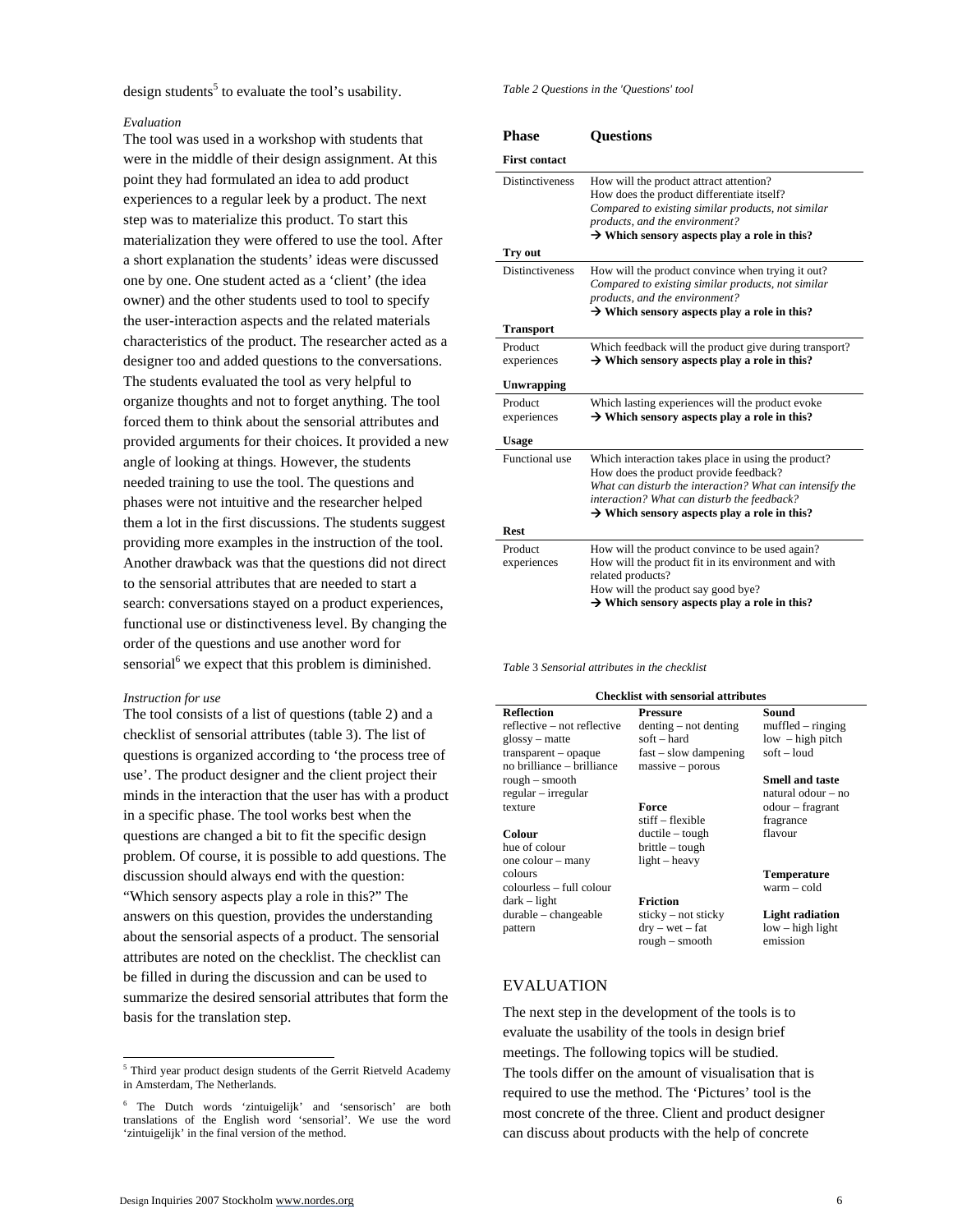examples. The client can directly react on the characteristics of these products and compare them with the product he has in mind. The 'Samples' tool requires more visualisations and mental translations than the first tool. The look and feel of the material samples needs to be translated to the new product via the sensorial features that the sample has. Explaining what you feel is difficult and the terminology of e.g. tactile aspects is limited. However, look and feel is an important factor when interacting with products. The 'Questions' tool requires the most visualisation of all three. Client and designer need to imagine all things they discuss. Product designers are used to understand subjective terms, to visualise them and to translate them into concrete product ideas. However, clients are not used to do that. The tools are designed to assist both product designers and clients, so they should help the client with visualising the things that they want. However, if the methods show examples that are very concrete, product designers can feel restricted in their creativity. They might feel that the tool directs them towards single solutions, which is unwanted. The tool should thus increase creativity by providing new directions and ideas, but should also help to converge to material features that can be used for materials searches. The questions that still remain are which of the tools is most effective in the design brief and how the tools affect the creativity of product designers. The tools focus on different senses. The 'Pictures' tool focuses on visual attributes. This concerns mainly the tactile attributes that you can also see, like softness. The 'Samples' tool focuses on tactile attributes; it stimulates to feel the materials. Colour is even omitted so that it does not distract from feeling the materials. The 'Questions' tool focuses on all senses; although in different phases of the interaction other senses can be more important than others. For example in the first contact phase, more distance senses are used and in the trying out phase more proximate senses (Fenech and Borg, 2006). Whether a combination of tools is better to discuss all senses or that only using one tool is sufficient, still needs to be studied at this point. The tools aim at creating a consensus between product designer and client about user-interaction aspects of materials. We expect that the tools create this consensus. An important question however is, whether the tools indeed lead to a consensus to such an extent that the product designer can start a materials search based on this consensus. We evaluated the tools in a fictive design brief situation to answer this question and the other questions that came forward in this section.

# USABILITY STUDY IN DESIGN BRIEF

## AIM AND METHODOLOGY

To understand the tools' achievements in design brief meetings we evaluated the tools in a real life setting. The desired achievements of the tools were a high certainty to start an effective materials search, to have a high consensus between client and product designer about the important sensorial attributes that create the desired experiences and to base the search on sensorial attributes of materials.

We invited professional product designers and professional clients to use the tools in design brief meetings for two fictive design assignments that we created. Furthermore, we invited students who either did or did not study at a product design education to do the same. The last group acted as clients. We could therefore not only evaluate the tools, but also compare the influence of the participant's experiences on the usability and achievements of the tools.

The questions that were studied are:

- 1. What do the tools achieve in the design briefs and how do they differ?
- 2. How usable are the tools for clients and product designers?
- 3. How do the tools influence the creativity of the product designers?

## *Procedure*

The participants of the study used all three tools to be able to compare them. Furthermore, they used no specific tool to compare their own approaches with the created tools ('own method'). The participants discussed two different design assignments in product designer/ client couples. Per assignment two tools, or one tool and the own method, were used for ten to fifteen minutes. The order of the tools used was randomized. The total session took 2 hours. The first assignment was a cutlery set with an outdoor look for daily use. The second assignment was a product for a new concept based on the Polaroid camera, but than with moving pictures instead of stills. This assignment was termed 'Poloroid video'. The participating clients were provided with instructions about the assignments. Herein, a fictive company profile was given, as well as the problem definition and task for the designer.

## *Profiles*

The consensus between client and product designers was measured at three different points, namely before and after the use of every tool. We surveyed the participants' ideas about the desired materials for the new product at these points. Two questions were asked per profile. First the participants were asked to indicate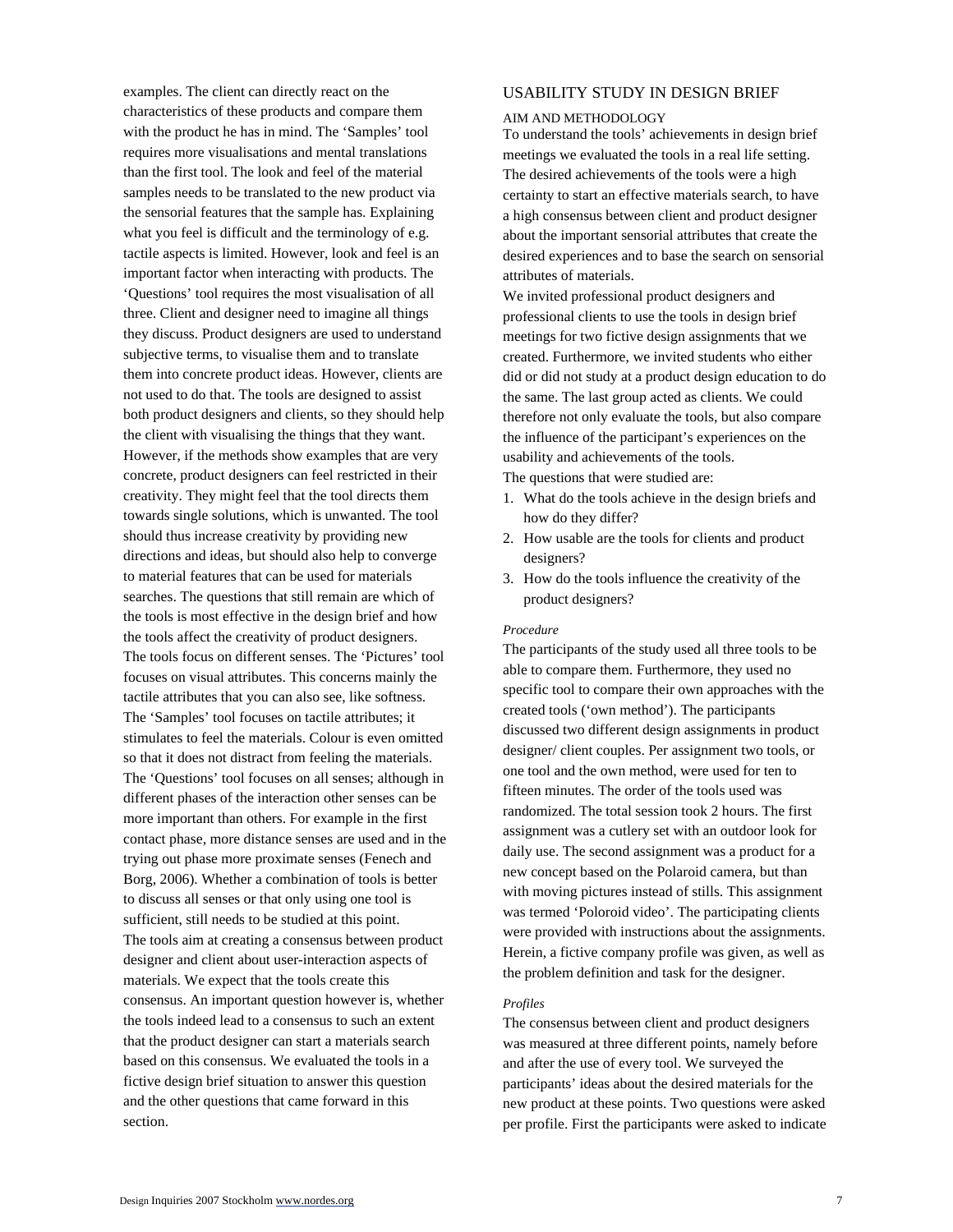their certainty about the product designer's ability to start an effective material search at that point. Second the participants were asked to describe the material aspects of the new product. After the three profiles the participants filled in an extra profile. On this profile they were asked to pick a maximum of five sensorial attributes that they think are important to base the materials search on. The profile mentioned the sensorial attributes (table 3).

## *Questionnaire*

After the two design brief discussions the participants were asked to fill in a questionnaire. The aim of this questionnaire was to evaluate the different tools on usability and creativity topics.

## RESULTS

The tools achieved an increased certainty about the ability to start a material search (table 4). However, the 'Samples' tool and 'Questions' tool are least effective in increasing the certainty. The 'Pictures' tool and the 'Questions' tool led to most consensuses between client and product designer. All created tools stimulate to define in terms of sensorial attributes. The 'Questions' tool leads to sensorial attributes mostly. The 'Pictures' and 'Samples' tools did stay on perceptual level in one third to one half of the cases, which needs to be improved to make it effective tools.

#### Table 4 Summary of the results

| Aspect \ Score          | high                                            | medium                  | low                             |
|-------------------------|-------------------------------------------------|-------------------------|---------------------------------|
| Increased<br>certainty  | Own method                                      | Pictures                | Samples and<br><b>Questions</b> |
| Consensus               | Own method.<br>Pictures and<br><b>Questions</b> | Samples                 |                                 |
| Sensorial<br>attributes | <b>Questions</b>                                | Pictures and<br>Samples | Own method                      |

In general we saw that the product designers were able to use the tools after reading the introduction. They adjusted the tools to their own approaches. For example, some product designers used the 'Pictures' tool to make categories of wanted and unwanted personalities together with the client (figure 3). Others made a selection before showing the cards. The 'Samples' tool invited to touch the samples and to explore them (figure 4). Some couples grouped the samples as well during the discussion.

The tools influence the creativity of the users; however, it is hard to say if the tools improve or restrict creativity of a person. We found a lot of variation in the participants' judgements about this issue. In general we found that professionals are stimulated in their creativity and students are restricted in their creativity.

The 'Pictures' and 'Samples' tools score better on this issue than the 'Questions' tool.



*Figure 3 Product designer and client grouped the pictures to define the desired personality aspects* 



*Figure 4 The 'Samples' tool invites to touch and explore the desired material properties* 

## RECOMMENDATIONS PER TOOL

At the end of the questionnaires, the participants were asked to note their recommendations for the tools. We summarize them per tool.

## *Pictures*

Although the tool was generally very well understood and judged as usable and inspiring, the following adjustments can be made to improve the translation of personalities to sensorial attributes of materials. The backside of the card did offer translations of the personalities and pictures shown, but did not lead to describing the material profile in sensorial attributes. These backsides were not always used by the participants. More emphasize should be made on this side, for example by providing a checklist on which all the mentioned properties are presented. The product designer can than use this checklist to summarize the outcomes of the discussions. A simple checklist with the general sensorial attributes can also help, as not every designer agreed on the clues given on the backside of the cards.

Some participants advised to use only product examples and no personality terms, however, we recommend using the terms because they ease up the discussion, even when clients and designers do not agree on the terms.

## *Samples*

The participants evaluated the 'Samples' with more variation than the other tools. It seems that using materials samples is more related to personal approaches than the other tools. In any case, the 'Samples' tool can be optimized by using the following suggestions. The samples help to select the kind of materials that are desired for the new product, but the discussions often ended with the selection with one or two samples. The purpose of the tool was in addition to look up the sensorial attributes that were represented in the sample to make a translation step. The samples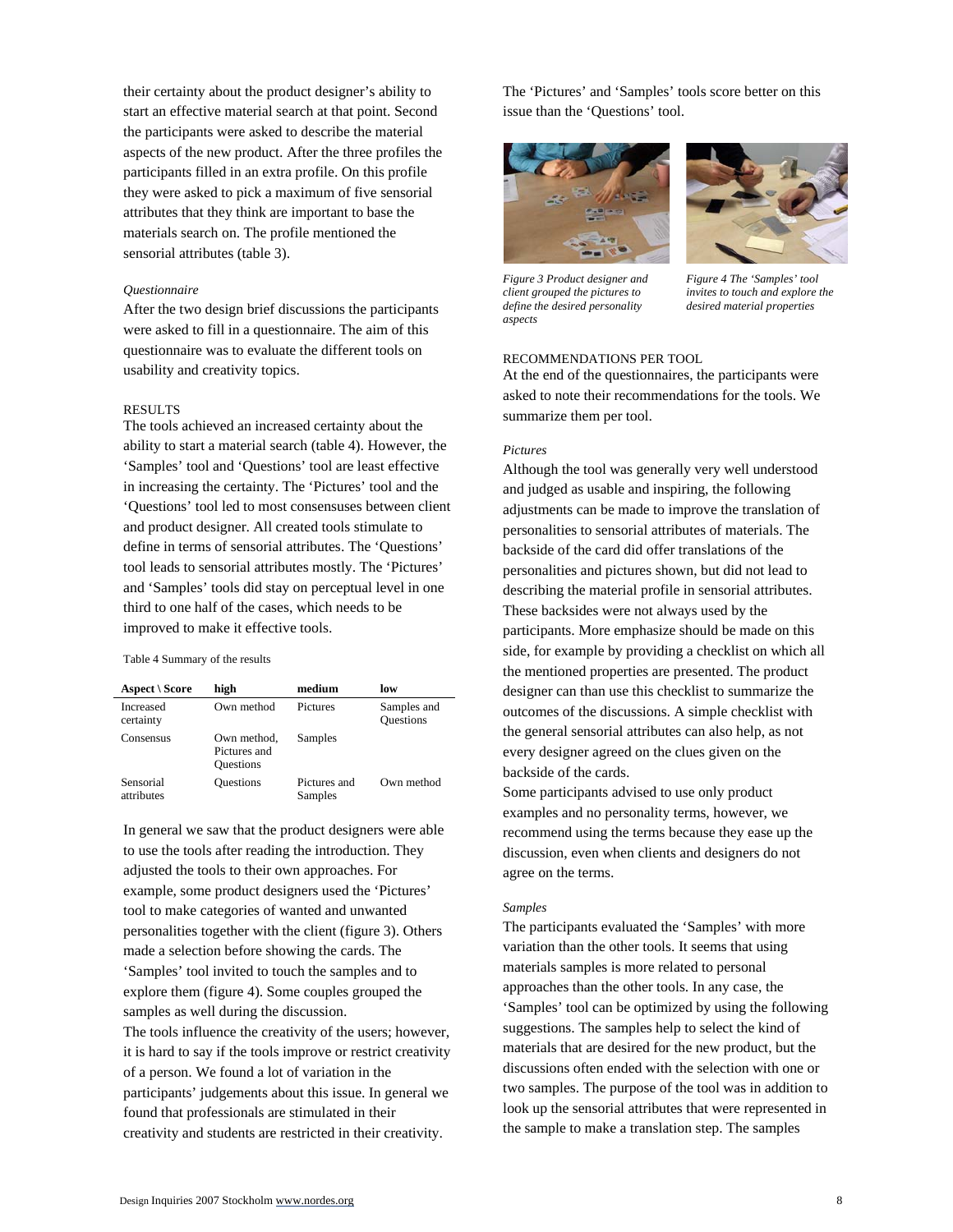could be looked up in a card with all the samples on it. We suggest making the connection between the samples and information closer, for example by putting the information on the backside of the sample. The use of a checklist with sensorial attributes to sum up the discussions is also advised.

The samples that are now present in the set are not judged as very inspiring by the participants. Also some samples were missing in their opinion. We suggest to put effort in selecting a new set of samples with the same background ideas, namely to represent a wide variety of sensorial attributes, but to find more extreme samples. The material characteristics that the participants want to add are transparency differences, more plastics, soft materials, stone or ceramics, metals, fibres and gels.

## *Questions*

Many participants judged the 'Questions' tool as less usable in its current form. However, the 'Questions' tool was mostly directing to sensorial attributes, compared to the other tools. We do not recommend to abandon the tool for this reason, but to improve it with the help of the following suggestions. The questions were now given as one list, but can be more effective when the phases are separated on different cards. The order of the phases can than be changed. Although it is still important to discuss all relevant phases, the discussions can follow a more natural sequence than with a pre-defined order of questions. The next suggestion is to add pictures of situations to the question cards. It is then easier to imagine the new product in the different phases. For example, the first contact phase can be illustrated by a picture of a shop. Some participants suggested using the 'Questions' tool at a later stage in the design process. We do not recommend that. As soon as the project objectives are defined, it is wise to consider the materials objectives as well. We do recommend that the product designer prepares him or herself by reformulating the questions before the actual meeting with the client.

## RECOMMENDATIONS IN GENERAL

#### *Combination of the tools*

We expect that the tools can be improved by making a combined form. Although the participants prefer to use a combined form with the 'Pictures' and the 'Samples' tool, we expect that starting with the 'Questions' tool is the most beneficial. The 'Questions' tool was more directing to sensorial attributes than the other tools. In addition it led to a high number of similar properties to start a materials search on. The uncertainty caused by

the 'Questions' tool can be reduced by using the 'Pictures' tool or 'Samples' tool to support the discussions per user-interaction phase of the 'Questions' tool. When the 'Pictures' and 'Samples' tool focus on different sensorial attributes, the tools can really add up to each other.

The results showed a wide variety in opinions about usability and creativity of the tools. Not only, did we find differences between professionals and students, and between clients and product designers, we also found differences within the groups. This means that one tool does not suit all. A combination of tools may meet the needs of more users; however, product designers should then be able to select and use only one part of the combined tool. The tool is than expected to be effective for different product designers, working with different clients and in different projects.

*Material profiles in terms of sensorial attributes*  As the results showed, not every tool directed to a material profile described as sensorial attributes. Although the tools aimed at translating perception terms into sensorial attributes, especially the 'Pictures' and 'Samples' tool led to material profiles described in perception terms. We expect that although client and product designer mention the same perception terms, they still might translate the terms differently into materials characteristics, which is unwanted. The 'Pictures' and 'Samples' tools seem thus to lack a clear translation step.

The 'Questions' tool resulted in a material profile in sensorial terms. In this tool the translation step was indicated by the last question for every discussed phase, namely "Which sensorial attributes play a role in this?" Furthermore a checklist of sensorial material aspects was provided to summarize the discussions. Although not every product designer used this checklist, it helped to direct the discussions to sensorial attributes. A similar translation step can make the 'Pictures' and 'Samples' tool more directing to sensorial attributes than they are now.

## *Professionals and students*

Students and professionals differ in their experience with the execution of materials searches for design projects and the background of these projects. Students have almost no experience with projects for clients and with design brief meetings. Despite these differences, we expected that the tools were usable for both professionals and students. However, the results show that both groups react differently on the tools. Students have more difficulty with the tools than the professionals. The students find the tools more